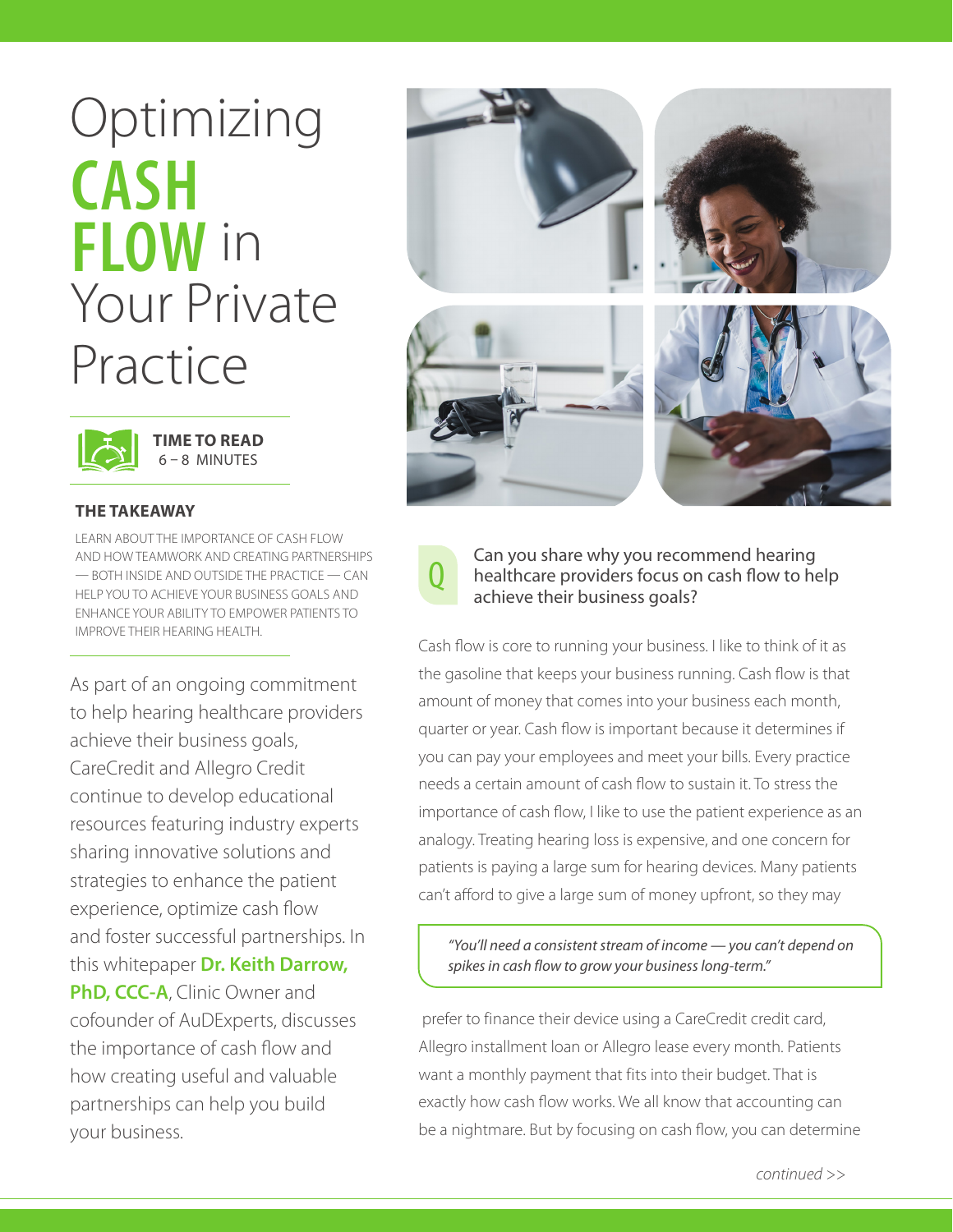what money you can reinvest in your business to grow and help meet your business goals. Just like a patient, you'll need a consistent stream of income — you can't depend on spikes in cash flow to grow your business long-term.

## What is your recommendation for calculating cash flow?

One thing my father told me before he passed was, "You need a good lawyer and a good accountant." Owner operators put their heart and soul into helping patients get the care they need by diagnosing and recommending treatment. However, there are some instances where the owner may not have the business knowledge to calculate and analyze this. There's nothing wrong with that. If you asked me to develop an accounting system with proper controls and forecasting, there is no way that I could do it at the level of a Certified Public Accountant (CPA). Partner with an accountant. Bring in an outside CPA and start by going through financials to determine your practice's cash flow. From there, your CPA partner can give you ideas on how to innovate and optimize your cash flow to help set your practice up for success. From my experience, I've never seen a practice grow without one, knowing their cash flow and two, having negative cash flow. One thing that can shrink your practice is to stop reinvesting in your business, stop reinvesting in marketing, stop reaching out to patients and stop innovating your practice because your cash flow does not allow it.

#### Are you talking about the importance of having partnerships in practice assembling a team of experts to help guide the practice owner to the right direction and help them achieve their goals?

Absolutely. One thing I stress with all my providers is that treatment is a team sport. It goes beyond the Audiologist, the ENT or the Hearing Instrument Specialist. We can even think bigger than in the practice. What partners are you bringing into your practice that help enable care? Could it be someone like AuDExperts who can help you develop a plan to grow your practice and achieve your goals? Could it

#### *"Treatment is a team sport. It goes beyond the Audiologist, the ENT, or the Hearing Instrument Specialist."*

be someone like CareCredit or Allegro that provides innovative financing solutions that patients can choose from? Or could it be another provider in another specialty like a dentist who refers patients to your practice? Treatment is a team sport and the practice owner is the quarterback.

## How can a practice help convert their tested-not-treated patients to enhance their cash flow and increase the average patient revenue?

Tested-not-treated — these are some of my favorite words in the hearing industry. Why? Because they present a unique opportunity to help a patient with their hearing healthcare. One way to identify these patients is to go through your Practice Management Software (PMS). This software can help you take a data driven approach to your practice. It can help you mine data and identify opportunities within your patient base. Once you identify those opportunities, you can find ways to bring those patients back to the table and leverage your partners in practice to help move forward with care. You could use your manufacturer partners by highlighting their latest technology and how it meets their lifestyle needs. You could use your financing partners like CareCredit or Allegro to discuss innovative financing options you now offer. You could even do a combination of partners to help move the patient forward with care. Many patients are fearful of what they don't understand. You can use your PMS partner to identify those patients who are dealing with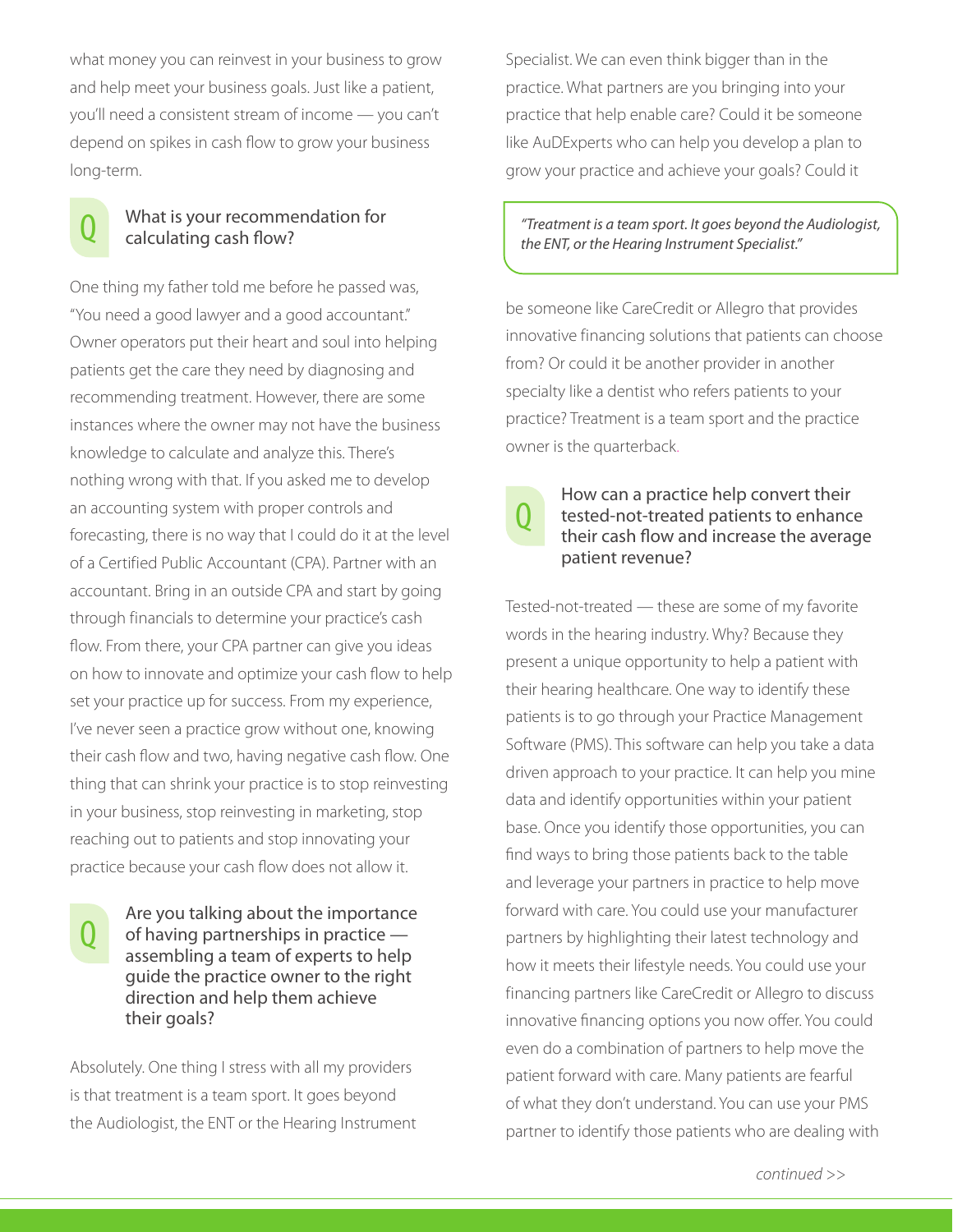uncertainty and leverage your other partners to help alleviate it. Ultimately, you want to use those partners together to help connect patients to a higher quality of life where they see the value in hearing healthcare.



# <sup>Q</sup> Do you see value in investing in a PMS system as an owner-operated practice?

Absolutely. I do like the value of having a PMS system. Frankly, if you use paper you might just want to close your doors. One of the many things that your practice should invest in is the best technology for your practice — and that includes the best PMS system for your practice. A PMS system can help you see what's

*"One of the many things that your practice should invest in is the best technology for your practice — and that includes the best PMS system for your practice."*

happening in your practice including your cash flow and trends, help you set goals for your practice, and measure how you are building towards them.



#### Based on your experience with helping practices nationwide, how does in-house financing affect cash flow?

Hearing professionals are in patient care to help people. That is the fuel that gets them up every day. As a result of this, there are instances where providers may bend the rules a bit so they can help every patient. This is where in-house financing may have been born. I actually have an experience with this firsthand. I met this amazing couple during my time as a clinical audiologist. They could not afford to pay for the hearing devices up front. I decided to create an in-house financing program for them that would meet their needs and help them move forward with care. They were great people and even invited me to their wedding. However, it took me 16 months to cover my cost of goods sold — let alone to pay for the front office and my fixed expenses. What

I learned from that experience is that in a business with a high cost of goods sold, like a hearing practice, inhouse financing doesn't make sense. You may have a large accounts receivable, but it may not help you cover your cost of goods sold or your fixed costs when those bills become due. Options like the CareCredit credit

*"As a business owner, I've learned the faster your cash flow comes in, the easier it is to pay for bills and reinvest in your business."*

card and the Allegro installment and lease programs let patients select which financing option works best for them — but they can also help providers optimize their cash flow, because they may not have to wait weeks or months to get paid. It can happen in a matter of days. As a business owner, I've learned the faster your cash flow comes in, the easier it is to pay for bills and reinvest in your business.

## What are some other ways practices can innovate to help optimize cash flow?

As I said earlier, I believe that treatment is a team sport. It's important to look at how we can help patients achieve the best outcomes by approaching treatment together. It really extends past the four walls of any hearing practice clinic. When it comes to running a great clinic where you are looking to reduce testednot-treated patients and create more cash flow, you need to invest in great partners. You may need a great CPA, attorney, marketing agency and other advisors. That's why I'm so proud of the work and the community of like-minded practices we've established at AudExperts. I've been doing this for over 20 years and my partnerships have helped me grow my business, because they all came together with a singular goal to help me have patients move forward with treatment and build my cash flow.